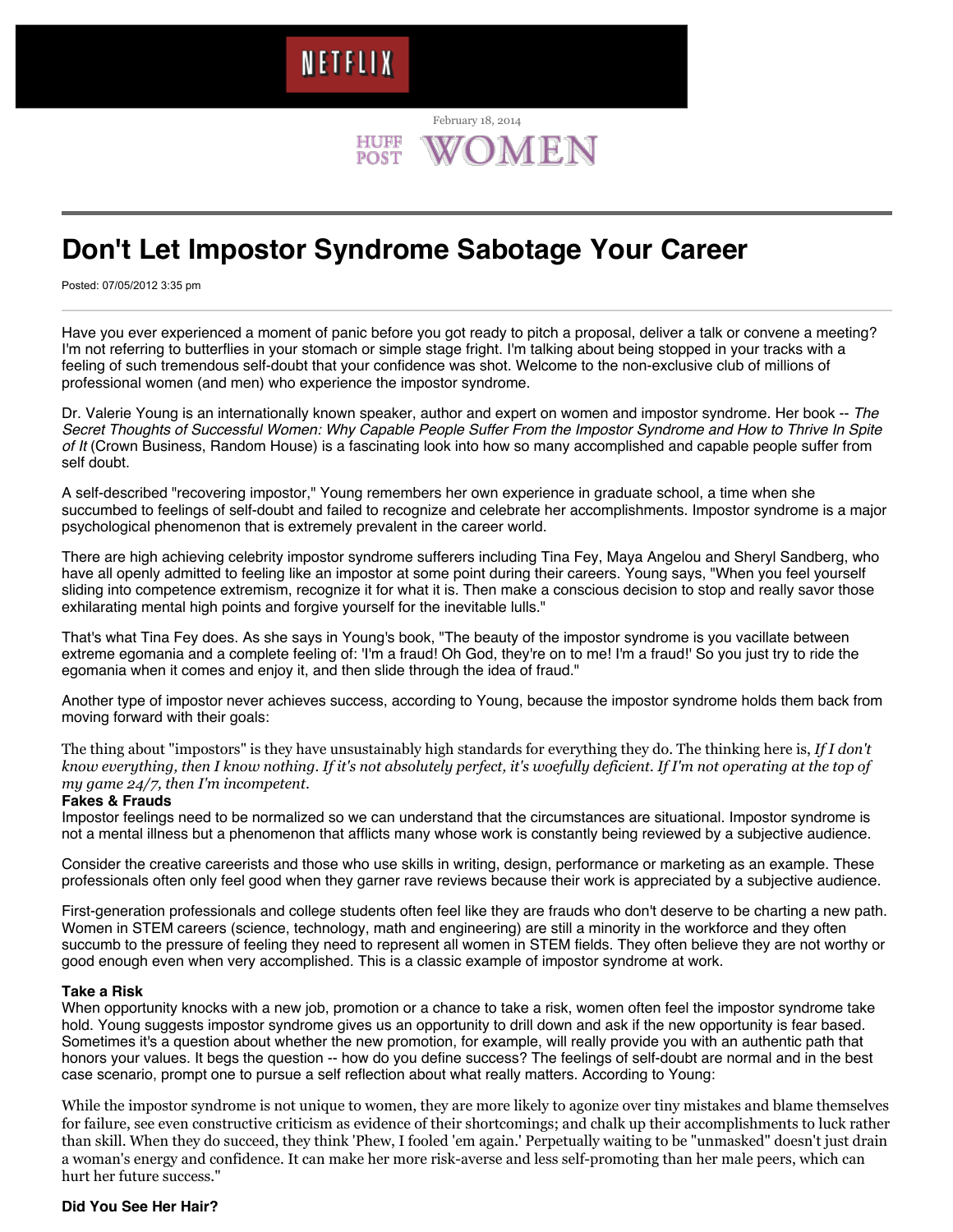It's very well documented that girls and women are more likely to internalize failure and mistakes while boys and men are more likely to externalize these. Young cites a classic cartoon example where a woman tries on a pair of pants that no longer fit and she says, "I must be getting fat" while a man tries on his ill-fitting pants and states, "There must be something wrong with these pants."

Women tend to assume it's their issue and blame themselves. There is a social and cultural bias and women can be the worst offenders. Have you ever watched an Academy Award show and a famous actress (any will do) approached the stage to receive her coveted award and you murmured "I can't believe she is wearing that dress!" Women tend to be very critical of each other, so fostering a culture of self-confidence needs to start with women supporting other women.

#### **Own Your Confidence**

Don't wait till you feel confident to act confident. It's important to have humility to admit when you don't know something. A way to build confidence is to be authentic and accept that you don't need to know everything.

Young talks about an unrealistic *Competency Rulebook*. Women set very unrealistic expectations for themselves and the impostor syndrome then has a ripe environment in which to thrive. Women must stop being their own worst enemies. It's impossible to know everything and women need to give themselves a break. Perfection is unattainable so women have to stop waiting to achieve perfection and celebrate the strengths they already own.

According to Young, it's time for women to be bold:

Being bold is not about being right, being perfect, or knowing it all. Rather it is about marshaling resources, information and people. It involves seeing problems as opportunities, occasionally flying by the seat of your pants, and ultimately being willing to fall flat on your face and know you will survive.

You've heard the adage -- "fake it till you make it," but Young takes this a step farther. She encourages us all to find the *chutzpah artists* in our world who take life by the horns and have the moxie and the courage to make things happen. We can learn so much from these courageous souls by tapping into their willingness to take a risk. Start observing the confident people around you and model their behavior.

#### **Girl-Talk**

The Impostor Syndrome can start at tender age, so Young encourages parents to be communicative with their kids and address adversity, resilience and self-confidence early on:

Research shows that even as girls, women are more likely to blame ourselves when things go wrong. We're also more apt to give up following a set-back. Since failure and mistakes are inevitable, bar none the best thing parents can do is to help their daughters understand the learning value of failure and to gain confidence from overcoming adversity rather than running from it. It's okay to falter. The key is to get back in the game and try, try again.

#### **What's a Woman to Do?**

Self-confidence is attainable. Expand your comfort zone incrementally toward a stretch goal. Baby steps will allow you to truly own what you do well and learn to turn off the negative mental self talk that often surfaces. The impostor syndrome can emerge during performance evaluations or review time when you feel most vulnerable at work. By focusing on what you love to do, you can reprogram you brain to also believe that you do these things really well. Take time to enjoy your strengths and don't set unrealistic goals of perfection. Celebrate what you've already done well.

What is your negative internal script saying? What do you want the positive voices to say instead? Revel in your excitement, anticipation and successes and become OK with the fact that you can and will make mistakes. When professional athletes don't win the big game, they watch the playback tape, learn what they can do better next time, and get back into the game.

Pull up a chair -- invite yourself to the table, and give yourself permission to own your strengths and your self-confidence. The impostor syndrome is very real but you also have the power to silence this negative self talk so you can enjoy your life and your career.

Be sure to check out Dr. Valerie Young's book *[The Secret Thoughts of Successful Women](http://www.impostorsyndrome.com/)* for great strategies on how to thrive in spite of the impostor syndrome.

*Caroline Dowd-Higgins authored the book [This Is Not the Career I Ordered](http://www.amazon.com/This-Not-Career-Ordered-Empowering/dp/0982731825) and maintains the career reinvention blog of the same name [\(www.carolinedowdhiggins.com\)](http://www.carolinedowdhiggins.com/) She is also the Director of Career & Professional Development and Adjunct Faculty at Indiana University Maurer School of Law. She hosts the nationa[l CBS Radio Show Career Coach Caroline](http://sky.radio.com/shows/coach-me/) on Tuesdays at 5pm ET*

#### **Follow Caroline Dowd-Higgins on Twitter: [www.twitter.com/CDowdHiggins](http://www.twitter.com/CDowdHiggins)**

There are no comments on this entry yet. Be the first!

### **Comments are closed on this entry.**